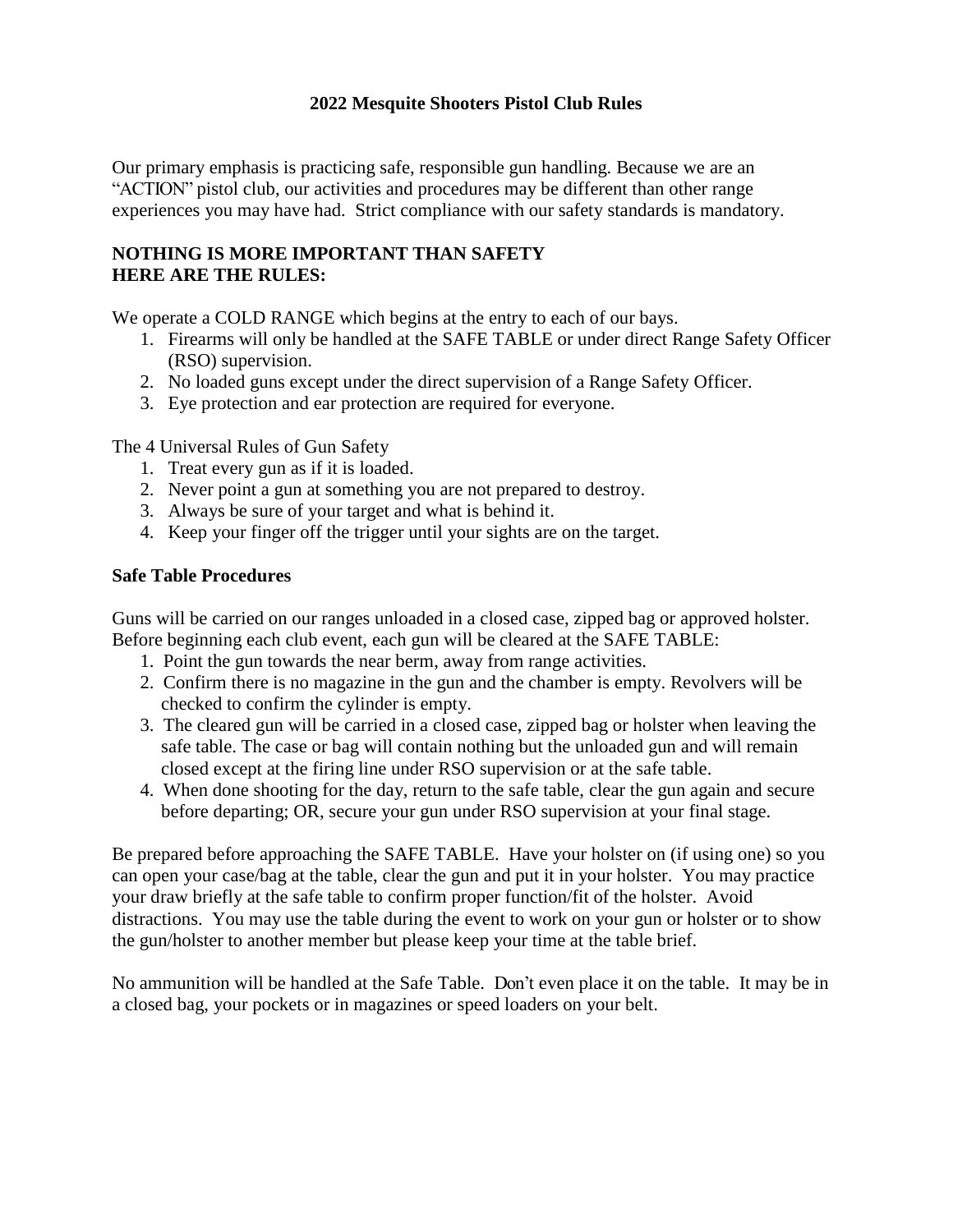RSOs oversee all range operations. They are identified by a red name tag, a red hat or red hat band. Any questions about safety or general range procedures should be directed to them. On the firing line give them your full attention. Wait for their instructions and comply. If any procedure or instruction isn't clear to you or seems to conflict with a safety rule, simply stop and ask for clarification while keeping your finger off the trigger and your muzzle pointed safely down range. On the firing line, everything moves at YOUR SAFE PACE. Don't feel rushed and don't hesitate to ask the RSO to slow down, or provide assistance/clarification to proceed safely.

# ANYONE CAN YELL CEASE FIRE/STOP IF YOU SEE AN UNSAFE SITUATION

When it is your turn to shoot, wait at the firing line for the RSO to return from scoring the previous shooter. The RSO will ensure everyone is safely behind the firing line and declare "RANGE IS HOT." At that point, he or she will direct their attention to you and ask if you have any questions. Ask for clarification if anything is unclear.

The RSO will give the following commands:

MAKE READY. Remove the gun from the case, bag or holster and load the weapon keeping it pointed safely down range. Holster the weapon, SAFETY ON. If you are not using a holster, assume the "low ready" position with the gun on SAFE pointing to the ground about 12 feet ahead of your position.

ARE YOU READY? Tell the RSO if you are not ready.

STAND BY. The RSO will wait 1-4 seconds before activating the buzzer which is your signal to begin the stage.

START SIGNAL is the buzzer. Draw your weapon or point from "Low Ready." Disengage the SAFETY and engage the targets as prescribed by the stage scenario. Keep the gun pointed safely down range when finished.

UNLOAD AND SHOW CLEAR. The shooter may initiate these actions at the end of the stage or wait for RSO instructions. Remove the magazine, place it in a pocket or pouch then lock or hold the slide to the rear (revolvers – eject all rounds, leave cylinder open). Inspect the chamber/cylinder then show the empty chamber/cylinder to the RSO.

IF CLEAR, HAMMER DOWN, HOLSTER or IF CLEAR, CYLINDER CLOSED, HOLSTER. Self loaders release the slide and pull the trigger (except 22s). Engage the SAFETY. Revolvers, close cylinder. Holster or bag the gun.

RANGE IS CLEAR. The course of fire has ended. It is safe to move down range.

# OTHER IMPORTANT INSTRUCTIONS AN RSO CAN GIVE YOU.

STOP. Take your finger off the trigger, immediately stop if moving, keep the gun pointed down range and await instruction. An unsafe condition needs immediate correction.

FINGER. Remove your finger from the trigger. Place your finger outside the trigger guard. Always keep your finger outside the trigger guard during loading/reload/unload or while moving.